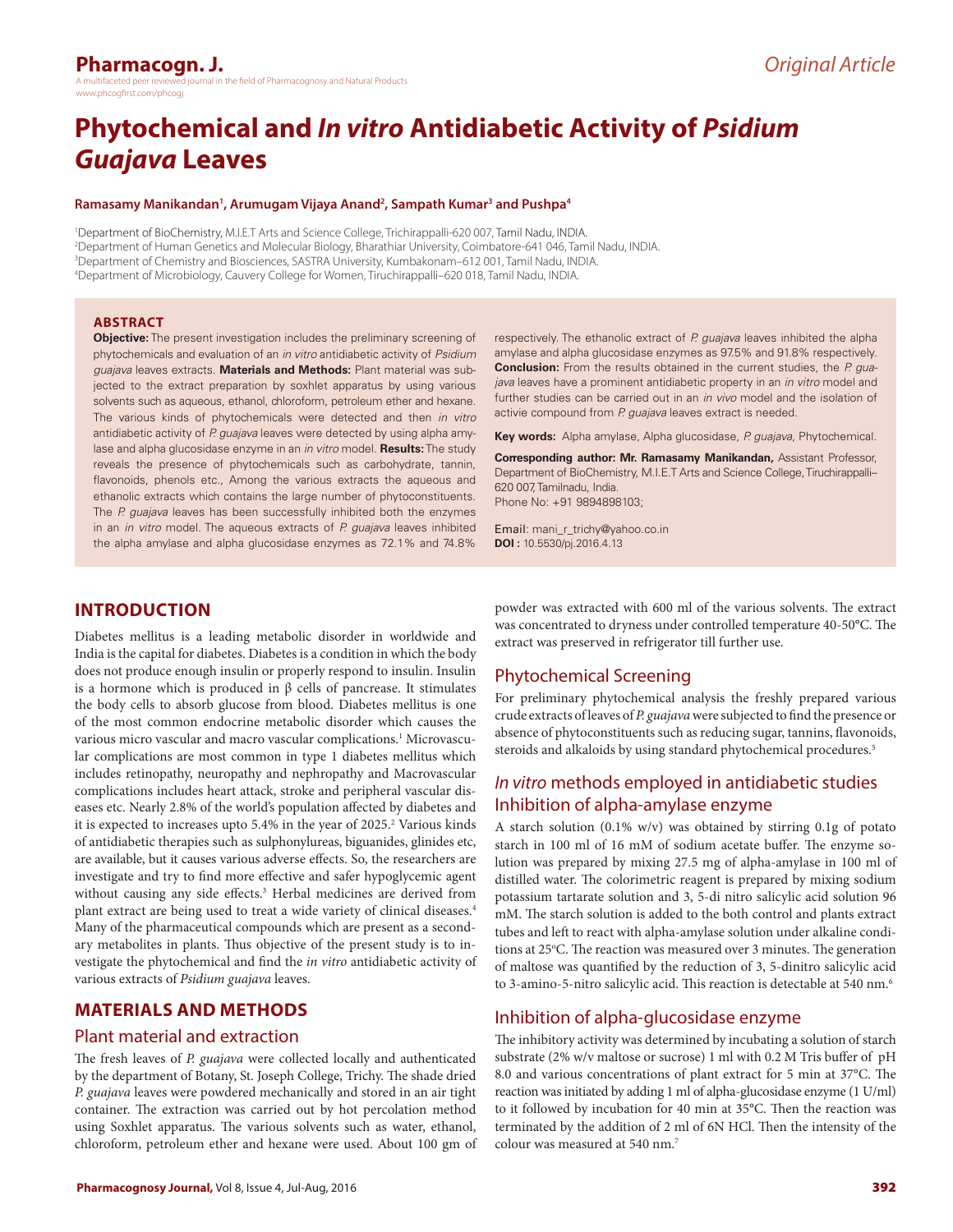| <b>Phytochemical Constituents</b> | <b>Name of the Test</b> | <b>Aqueous</b>           | <b>Ethanol</b> | <b>Chloroform</b>        | <b>Petroleum Ether</b>   | Hexane            |
|-----------------------------------|-------------------------|--------------------------|----------------|--------------------------|--------------------------|-------------------|
| Alkaloids                         | Mayer's test            | $\overline{a}$           | $+$            | $\overline{a}$           | $+$                      | $\qquad \qquad$   |
| Carbohydrate                      | Molish Test             | $+$                      | $^{+}$         | $+$                      | $+$                      | $\qquad \qquad +$ |
| Tannin                            | Lead acetate test       | $+$                      | $+$            | $+$                      |                          |                   |
| Terpenoids                        | Noller test             | $\overline{a}$           | $+$            | $+$                      |                          |                   |
| Steroidal glycosides              | Salkowaski test         | $+$                      | $^{+}$         | $\overline{\phantom{0}}$ | $\overline{\phantom{a}}$ |                   |
| Quinones                          | $H2SO4$ test            | $+$                      | $+$            | $\overline{\phantom{a}}$ | $+$                      |                   |
| Anthraquinone                     | Borntrager's test       | $\overline{a}$           | $+$            | $\overline{\phantom{a}}$ | $+$                      |                   |
| Saponin glycosides                | $H2SO4$ test            | $\overline{\phantom{a}}$ | $+$            | $\overline{\phantom{a}}$ |                          |                   |
| Flavonoids                        | Schioda's test          | $+$                      | $+$            | $+$                      |                          |                   |
| Total protein                     | Biuret test             | $+$                      | $+$            | $\overline{\phantom{a}}$ | $\overline{a}$           |                   |
| Fixed Oil                         | Spot test               | $\overline{a}$           | $+$            | ٠                        |                          |                   |
| Phenols                           | FeCl <sub>3</sub> test  |                          | $+$            | $\overline{\phantom{0}}$ |                          |                   |
| Coumarin                          | NaCl test               |                          | $+$            |                          |                          |                   |

#### **Table1: Phytochemical analysis of** *P. guajava* **leaves of various extracts**

 $+=$  Present:  $=$  Absent.

**Table 2:** *In vitro* **Antidiabetic activity of aqueous and ethanolic extracts of**  *P. guajava* **leaves by alpha amylase method**

| <b>Concentration of</b><br><b>Sample</b> | % of inhibition of<br>aqueous extract | % of inhibition of<br>ethanolic extract | <b>Concentration of</b><br><b>Sample</b> | % of inhibition of<br>aqueous extract | % of inhibition of<br>ethanolic extract |  |  |
|------------------------------------------|---------------------------------------|-----------------------------------------|------------------------------------------|---------------------------------------|-----------------------------------------|--|--|
| 0.2                                      | 16.2                                  | 29.6                                    | 0.2                                      | 26.3                                  | 33.6                                    |  |  |
| 0.4                                      | 31.5                                  | 51.2                                    | 0.4                                      | 34.2                                  | 55.2                                    |  |  |
| 0.6                                      | 49.7                                  | 65.6                                    | 0.6                                      | 51.9                                  | 70.4                                    |  |  |
| 0.8                                      | 61.3                                  | 89.2                                    | 0.8                                      | 63.7                                  | 82.7                                    |  |  |
| 1.0                                      | 72.1                                  | 97.5                                    | 1.0                                      | 74.8                                  | 91.8                                    |  |  |
| $IC_{50}$                                | 0.62                                  | 0.49                                    | $IC_{50}$                                | 0.58                                  | 0.49                                    |  |  |
|                                          |                                       |                                         |                                          |                                       |                                         |  |  |

# Calculation of 50% Inhibitory Concentration (IC $_{50}$ )

The concentration of the plant extracts required to scavenge 50% of the radicals  $(IC_{\epsilon_0})$  was calculated by using the percentage scavenging activities at five different concentrations of the extract. Percentage inhibition (I%) was calculated by  $I\% = (Ac-As)/Ac \times 100$ ,<sup>8</sup> where Ac is the absorbance of the control and As is the absorbance of the sample.

### **RESULTS**

Table 1 shows the results of various phytoconstituents present in the different extracts of *P. guajava* leaves. Phytochemical screening of aqueous, ethanol, chloroform, petroleum ether and hexane extracts exposed the presence of alkaloids, carbohydrate, tannins, terpenoids, flavonoids, phenols, total protein etc., by using various methods. Phytochemical screening showed that the maximum phytoconstituents were present in the aqueous and ethanolic extracts.

Table 2 shows the results of *in vitro* Antidiabetic activity of aqueous and ethanolic extracts of *P. guajava* leaves by the use of alpha amylase enzyme. There was a significant increase of percentage of inhibitory activity was noticed in a concentration dependent manner. At a concentration of 0.2 ml of the aqueous extract and ethanolic extract have the inhibitory activity of 16.2% and 29.6% respectively. The maximum concentration of 1.0 ml of the aqueous extract have 72.1% of inhibitory effect and ethanolic extract possessed 97.5% of inhibitory activity against the alpha amylase enzyme.

Table 3 shows the results of *in vitro* antidiabetic activity of the leaves extract of *P. guajava* in alpha glucosidase method. These extracts which revealed the significant inhibitory action of alpha glucosidase enzyme in a dose dependent manner. In aqueous extract, the inhibitory percentage varied from 26.3%-74.8%, and the inhibitoty effect of ethanolic extract varied from 33.6%-91.8%.

**Table 3:** *In vitro* **Antidiabetic activity of aqueous and ethanolic extracts** 

**of** *P. guajava* **leaves by alpha glucosidase method**

# **DISCUSSION**

The carbohydrate metabolic disorder may causes various health problems such as diabetes, oral diseases, obesity etc., in worldwide. Diabetes mellitus is mainly due to the lack of insulin secretion or action. The treatment of type-II diabetes includes the stimulation of insulin secretion, inhibition of breakdown of polysaccharides and disaccharides etc.<sup>9</sup>

Alpha amylase and alpha glucosidase are the carbohydrate metabolizing enzymes. These enzymes are mainly involved in the degradation of oligosaccharides and disaccharides into monosaccharides.<sup>10-12</sup> The inhibition of these enzymes increases the carbohydrate digestion time and reduces the glucose absorption.<sup>13</sup> Various inhibitors such as acarbose, viglibose etc are available to inhibit alpha amylase and alpha glucosidase enzymes but it causes various side effects such as diarrhoea, bloating etc.<sup>14</sup> Various plant extracts were reported that the *in vitro* antidiabetic activity of plants due to the inhibitory effect of alpha amylase and alpha glucosidase enzymes.

The methanolic extract of *P. guajava* leaves have an *in vitro* antidiabetic activity in a dose dependent manner by the inhibitory activity of alpha amylase and alpha glucosidase enzymes,<sup>15</sup> aqueous extract of Syzygium Cumini seeds and *P. guajava* leaves have inhibition activity against the alpha amylase and alpha glucosidase enzymes in a concentration dependent manner.<sup>16</sup>